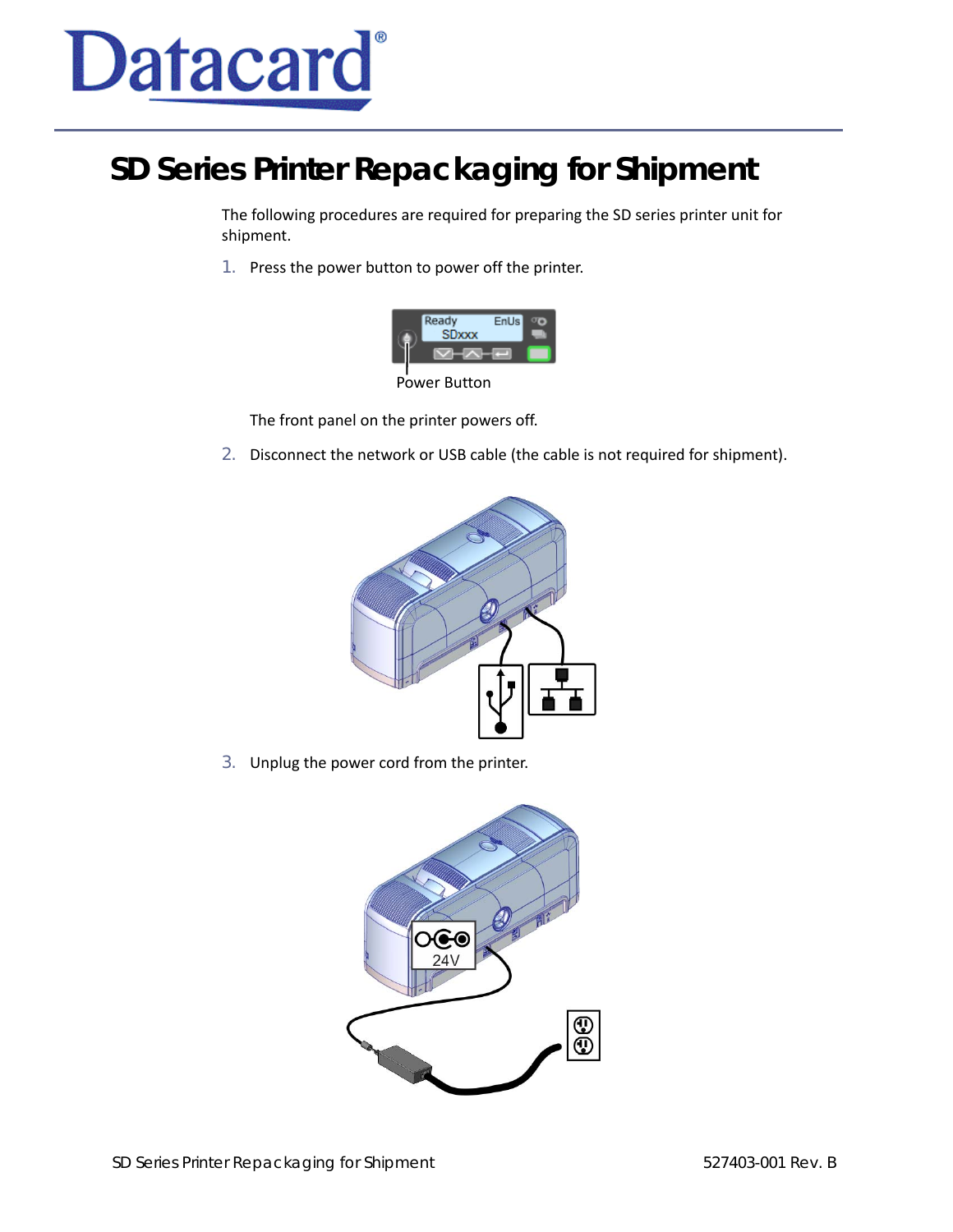- 4. Remove the printer supplies.
	- a. Push down and open the printer swing arm.
	- b. Remove the supply cartridge from the printer.
	- c. Unload the print ribbon from the supply cartridge.



- d. Replace the supply cartridge in the printer and close the swing arm.
- 5. Remove the printer from the laminator (SD460 units only).
	- a. Open the laminator access door and slide the printer locking lever in the laminator to the left position (unlocked).
	- b. Disconnect the data cable from the laminator to the printer.
	- c. Lift the printer off of the laminator and place the printer in a stable position.
	- d. Close the laminator.